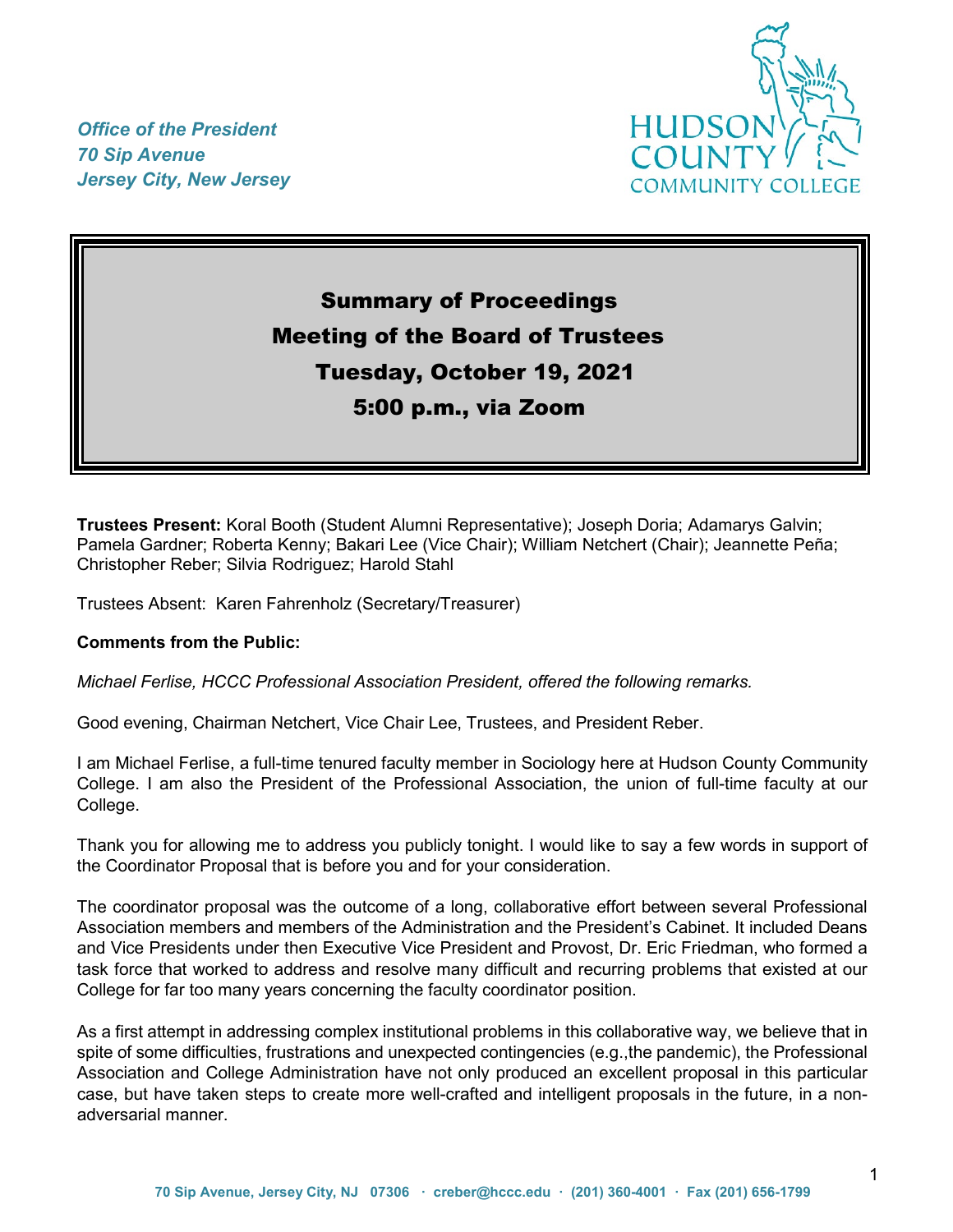*Summary of Proceedings of the Board of Trustees Meeting October 19, 2021*

This means that, when we enter collective bargaining negotiations, we will already have well-formed and carefully thought-out agreements that work to the benefit of all. Lessons have been learned along the way, which are already being applied to the current drafting of proposals and up-coming negotiations.

It is my understanding that this collaborative – and non-adversarial approach – is unique among our peer institutions. I think we justifiably feel some pride that we have been one of the first to initiate this approach at HCCC with a like-minded administration that shares a larger view of, and mutual commitment to, HCCC's future and general welfare.

The coordinator position in particular is one of the most important positions in the academic branch of the College. In order to ensure high academic and pedagogical standards in each discipline and maintain goals of student success in every classroom, whether taught by full-time or part-time faculty, we must have faculty coordinators with clear job descriptions, responsibilities and appropriate compensation levels. That is, we must design and organize coordinatorships, as this proposal does, to allow coordinators to maintain the highest educational standards and robust learning environments for our students. We believe the College has for a very long time needed to give greater priority to the position of the coordinator and that the adoption of this proposal and its terms would represent a big first step in that direction.

It is our hope that the Trustees, in seeing its many-sided values and important accomplishments, approve this proposal tonight.

I would like to recognize and thank the members of the Task Force for their hard work and sustained commitment. Starting with faculty (please excuse my bias): I want to thank Tony Acevedo and Alison Wakefield, who co-chaired the task force and have continually given unparalleled service to our college and colleagues. Thanks to their team members, Katie Sweeting, Salim Bendaoud and Lester McRae. Thanks also go to Vice President Jones, Dean Paul Dillon, Dean Burl Yearwood, and Chris Wahl, the administrative members of the Coordinator Task Force. A separate and special thanks goes to Vice President Darryl Jones who really made the extra collegial effort to work with Tony and me, sometimes at the eleventh hour, to finalize the proposal and make it a reality. And, of course, many thanks to Chris - President Reber - for not only enduring bull-headed union leaders, month after month, but remaining committed to seeing this proposal through during the College's worst possible fiscal time of a pandemic.

My sincere thanks to everyone. Thank you for this time.

# **Reports:**

*1. Student Government Association President's Report* 

*Student Government Association President Angel Beebe offered the following report.*

Good afternoon, Trustees, President Reber, faculty, staff and students.

SGA has been working on some exciting projects. For starters, we are working alongside our advisor, Angela Tuzzo, to create a Leadership Academy. Our mission with this project is to increase student involvement on campus. The Academy will consist of pre-recorded webinars on skills such as what it means to be a leader, and how to run meetings, how to start a club. And even advice from current student leaders. Students will be rewarded at the end of the spring semester with a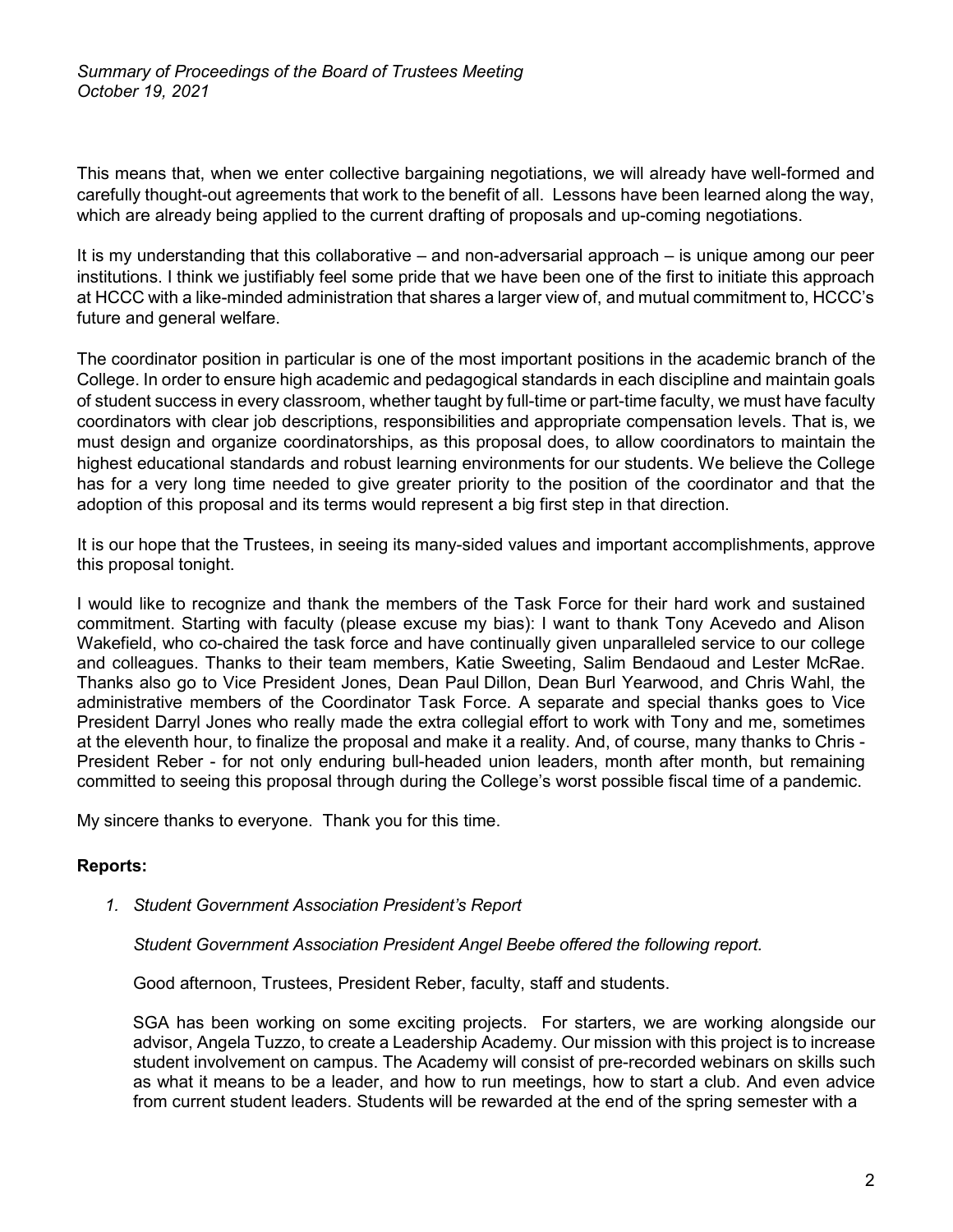dinner to network with one another, a badge, and a certificate of completion. We are hoping to have everything finished before the spring semester begins.

The next project is the Re-entry program. In collaboration with our Phi Theta Kappa chapter, Ashley Shaw, and Lori Margolin, we are creating videos on tips and questions that the inmates have been asking. We are hoping to have these videos play during their CSS (College Student Success) classes, so that they know Hudson County Community College is rooting for them.

This past Friday, we hosted our first Table Talk of the semester. This event was phenomenal. We shared what we have been doing so far and we even heard about what the students would like us to work on. A frequent request was to have more tips and information on transferring.

This leads me to the SGA's next project, which is Transfer Pathways. With help from the Director of Transfer Pathways, Jennifer Valcarcel, SGA will have meetings and discussions on the concerns students may have with transferring and problems that may arise after the students have transferred. Our goal would be to reach out to various institutions to see what they can do to help. Another focus of this project is to provide different scholarship opportunities for transfer students.

Thank you all for listening and I welcome any questions you may have.

*2. All College Council President's Report* 

*All College Council President, Dr. Peter Cronrath, offered the following report.*

Good evening, Board of Trustees, Dr. Reber, and the HCCC community,

Per the Board's request from the September meeting, and further discussion and feedback with the administration, I am happy to report that all concerns from the September ACC report are being addressed. Also, because of these dialogues, President Reber and Vice President Chiaravalloti will present updates on the Academic Tower plan at next week's All College Council General Meeting.

The following are the standing committee updates:

# **College Life Committee**

Recently a College Life Survey was distributed college-wide. I look forward to sharing the results at the November Board meeting.

Some of the College Life Committee members and the Environmental Club participated in a shoreline cleanup in Bayonne on October 16, 2021.

# **Space and Facilities Committee**

The Committee has worked on editing the draft of an Office Space Allocation Policy after it came out of the ad hoc committee led by Karen Galli. The draft will be posted to gather community feedback from the College community at the October ACC General Meeting, with plans to present the formalized draft and potential Governance Recommendation at the November Meeting.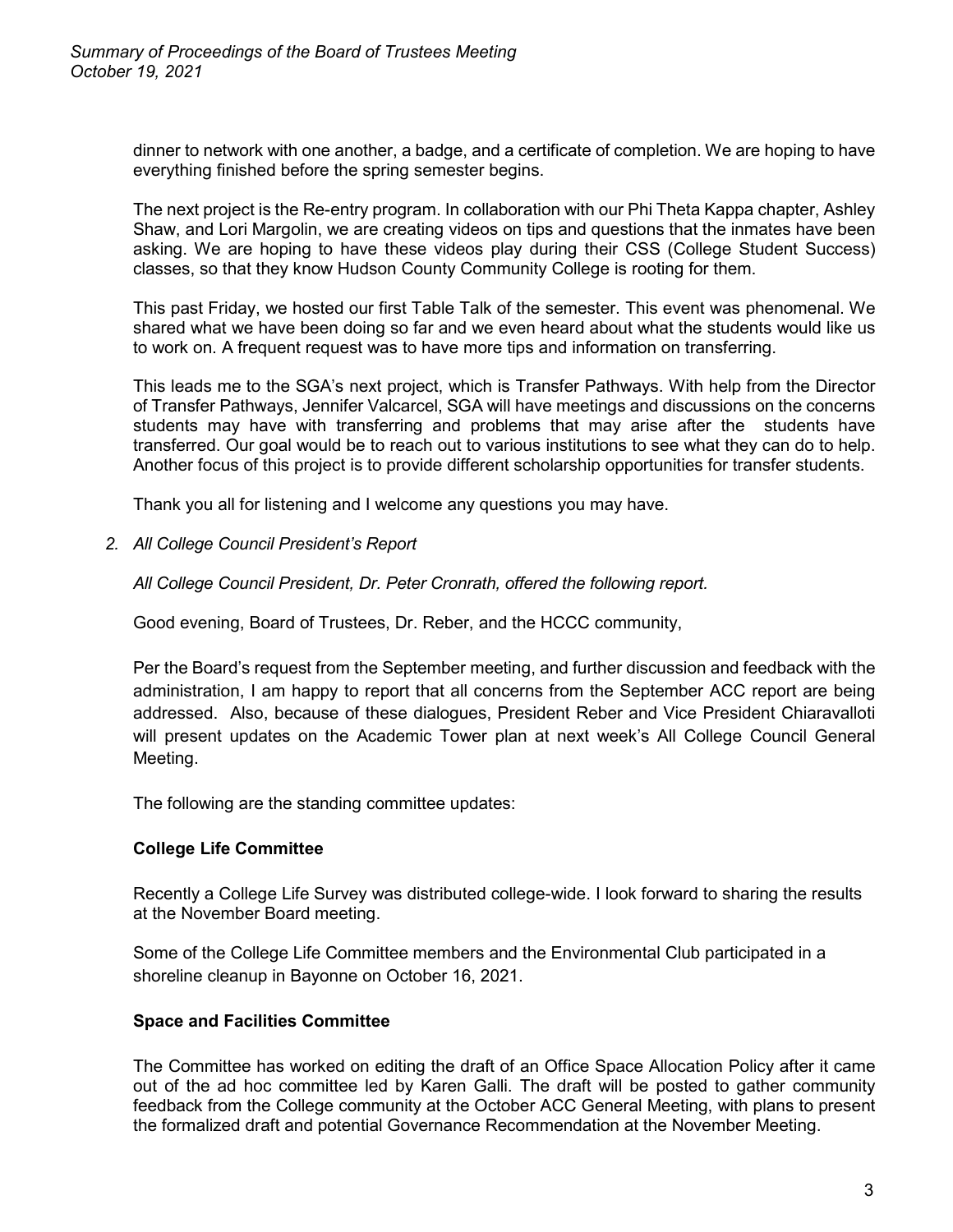# **Development and Planning Committee**

The Committee is looking into the possibility of offering semester scholarships throughout the year for students, including summer terms.

# **Technology Committee**

A pilot program of Technology Needs for Student Success has four nominated academic programs that will participate. The pilot should start in the coming month.

A student and a faculty survey on technology were finalized and will be distributed this month as well.

# **Student Affairs Committee**

The Committee has focused on the 3 V's - Vouchers, Volunteerism, and Veterans.

The Children on Campus procedures working group held its second meeting - reviewing the draft and preparing to post community feedback next month.

The Committee is continuing to expand on opportunities to get students involved in volunteering at the College and communitywide.

Veteran Student Coordinator, Willie Malone, was invited to attend the Committee's next meeting in November to discuss what currently exists for Veteran services versus the needs and goals of Veteran students.

# **Academic Senate**

The Committee is looking into standardizing a syllabus statement regarding the financial aid attendance requirements, so uniformity exists campus-wide.

This concludes my report. Thank you.

*3. President's Report*

*President Reber offered the following remarks.*

Good evening, Trustees, colleagues, students and guests.

Angel and Peter, thank you for your remarks.

Last week, I had the distinct pleasure of attending the Association of Community College Trustees Annual Leadership Congress in San Diego with Trustees Lee and Gardner, who led a team of 12 HCCC trustees, faculty, staff and students. The conference theme, "Advancing Diversity, Equity, and Inclusion," was delivered in inspirational programs at a level I have never before experienced at a professional conference. During the conference, Hudson County Community College was introduced and celebrated several times as the winner of the ACCT Northeast Region Equity Award.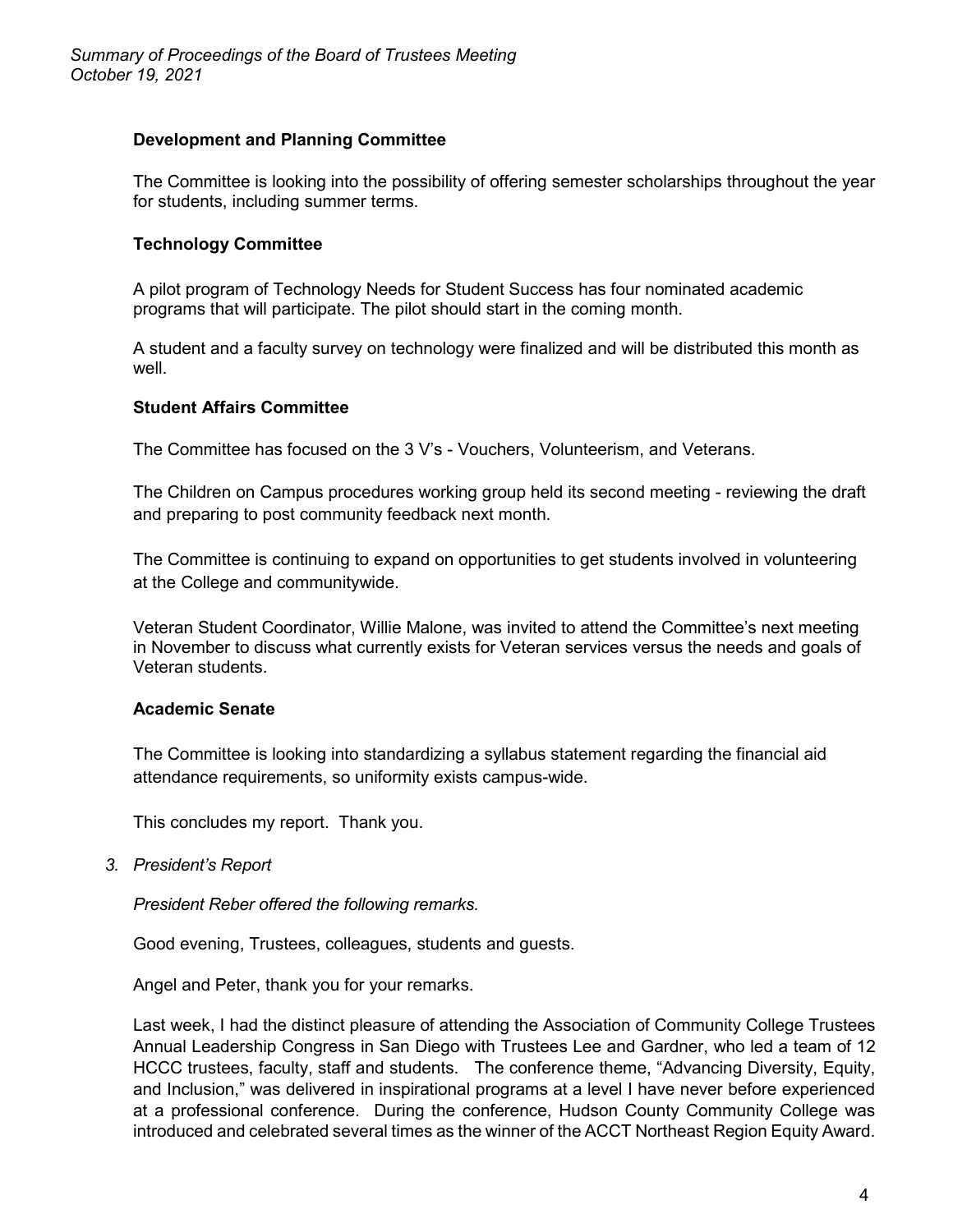We didn't receive the national Charles Kennedy Equity Award, for which we were a candidate, and we congratulate Mt. Hood Community College in Portland, Oregon for that honor. But we were proud of the widespread recognition of our work to advance diversity, equity and inclusion. And, speaking of pride, Trustee Gardner, Vice President Yeurys Pujols, and North Hudson Campus Associate Director Amaalah Ogburn presented a workshop about our College's DEI initiatives that made all of us proud.

This evening, I am pleased to introduce the newest member of our HCCC family, Nicole Johnson. Nicole is finishing her first month as our new Vice President for Advancement and Communications, and she has really hit the ground running! Nicole brings to HCCC more than 20 years of experience in all areas of fundraising, a strong history of organizational leadership, and a passion for and commitment to enhancing diversity, equity and inclusion.

Most recently, Nicole served as National Director of Development and Communications for *A Better Chance*, a nonprofit organization that assists in opening doors to the nation's premier college preparatory schools for talented students of color. Previously, Nicole served as Director of Individual Giving for New York Academy of Medicine, Director of Development for the University of Medicine and Dentistry of New Jersey Foundation, and Director of Major Gifts and Prospect Research for Ethical Culture Fieldstone School. Nicole holds a Master of Science degree in College Student Personnel from Miami University (Ohio), and a Bachelor of Science in Consumer Economics from University of Maryland at College Park.

Welcome, Nicole. We are so happy you are on board! Would you like to say a few words?

*Nicole Johnson offered the following remarks*.

Good evening, Trustees and colleagues of Hudson County Community College.

Since my start, 20 business days ago, I am:

- Learning about our students and our programs;
- Meeting my colleagues, HCCC faculty, and staff; and
- Getting to know our foundation board members, my team, and now all of you today.

I am:

• Assessing our needs to grow our capacity in ways that are steeped in best practices to make a transformational, life-changing impact on the students Hudson County Community College serves!

This is what I know for sure. Hudson County Community College is a kind and truly hospitable community. My observations apply to everyone I have encountered thus far.

And I know for sure that Hudson County Community College has all the key ingredients essential for fundraising success:

1. A wonderful story to tell. Our student testimonials leave no room for doubt about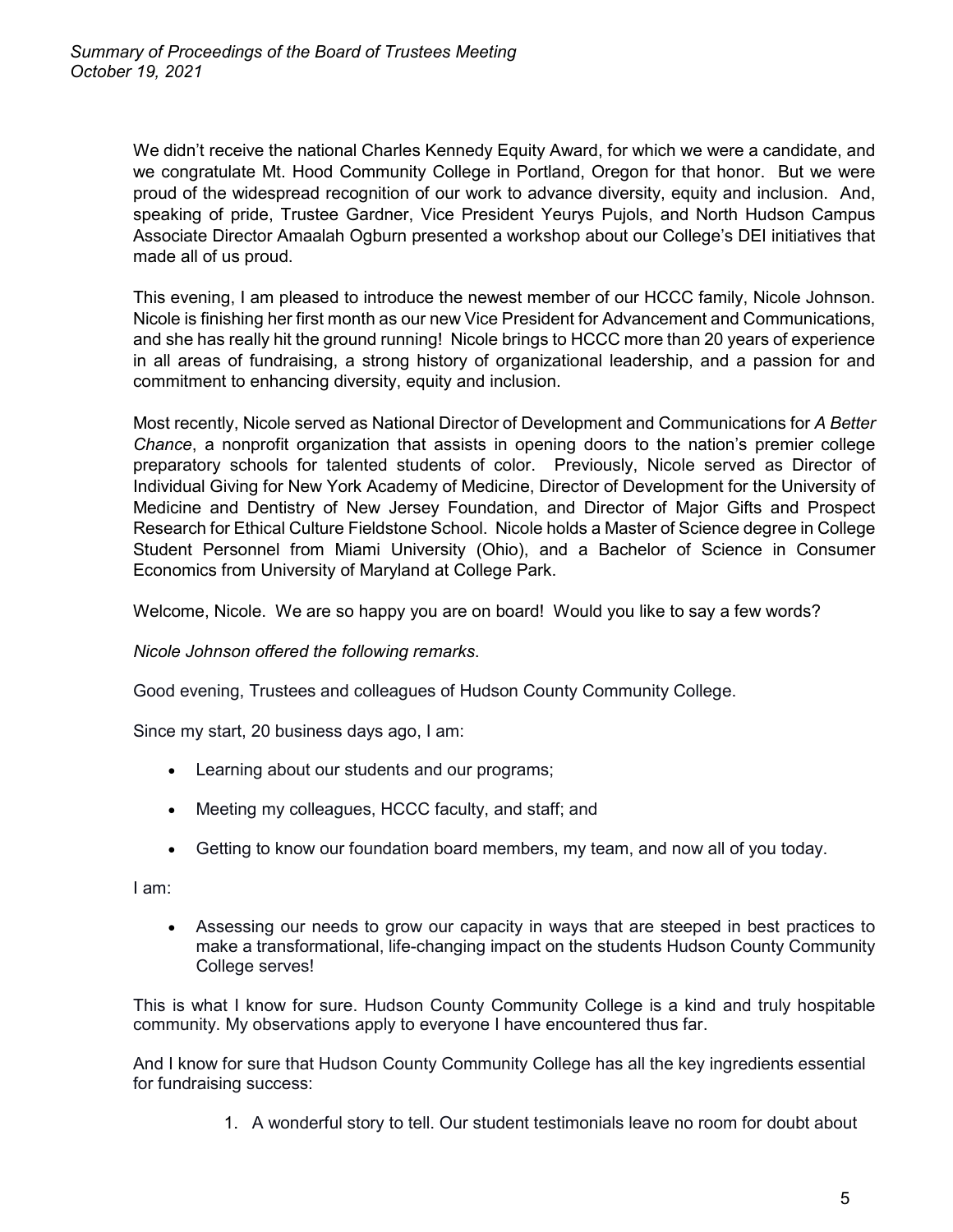the difference we make in their lives. In partnership with you, I aim to move from creating stories to curating them.

- 2. Our commitments to student success are palpable, and programs such as *Hudson Helps* and our Hudson Scholars programs (to name a few) demonstrate these commitments.
- 3. Our partnerships within the community are deep.
- 4. We have a national reputation due to our successful outcomes and impact.
- 5. We have a committed, steadfast community of stakeholders with a profound belief in our mission.

And while developing and expanding our infrastructure, staffing and software will lay the foundation for us to begin to ask for support at the six- and seven-figure levels. In the mediumterm, several short-term priorities are underway:

- 1. I am collaborating with Foundation board members to create endowment, investment, and spending policies, which are a critical next step as we aim to provide perpetual funding for the future.
- 2. Please mark your calendars for *Hats Off to Hudson's Heroes* on Thursday, December 2 as we celebrate our partners who were instrumental in helping us successfully navigate the COVID-19 pandemic.
- 3. Maverick's Jose "Pepe" Garcia will be honored. Maverick is a long-time partner of the College. Pepe's personal story is a testament to the value we all place on education, determination, and perseverance.
- 4. Maverick committed to supporting our Gala with a gift of \$25,000 this year.
- 5. Additional partners considering our requests to be honored, include long-time partner, Ellucian, who managed our technology pivot from in-person to remote learning, and Allied, HCCC's security team who enforced all COVID guidelines.
- 6. Should these organizations accept our invitations to be honored, they, too, will make meaningful five-figure investments in the students we serve.

Alongside members of our community, I am assembling a committee of volunteers eager to play a meaningful role in the preparations for our year-long  $50<sup>th</sup>$  Anniversary celebration in 2024!

I truly look forward to collaborating with the HCCC community in innovative ways to provide the best donor experience imaginable in an efficient manner.

We have opportunities we've never had before. And our future is bright!

Thank you all for giving me the floor this evening.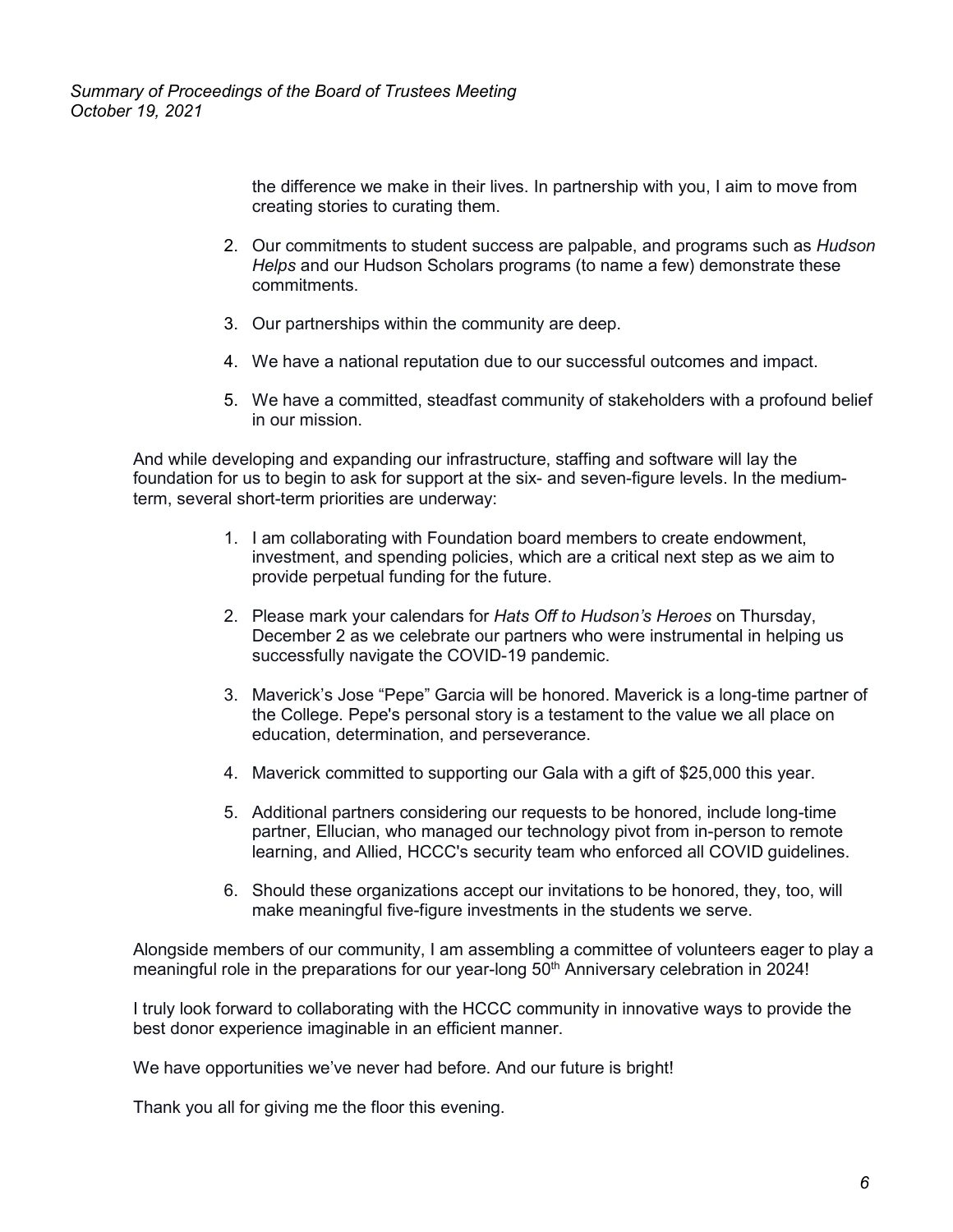*President Reber resumed his remarks*.

Thank you, Nicole.

This evening marks the conclusion of Koral Booth's term as Alumni Representative to the Board of Trustees. As you all are aware, Koral is a gifted and caring person with a very bright future. She is currently pursuing dual bachelor and master's degrees at Saint Peter's University.

We regret that we are not physically together to thank Koral. We have given her a plaque expressing the great appreciation of the Board of Trustees and entire College community, and she has it with her this evening.

*It reads:*

# *Koral Booth, Student Alumni Representative.*

# *From Your Friends at Hudson County Community College.*

*You Made a Difference!*

# *November 2020 – October 2021.*

Thanks so much, Koral! Would you like to say a few words?

*Koral Booth offered the following remarks*.

Good evening, Trustees, Dr. Reber, faculty, students and everyone else in attendance.

When Dr. Reber presented me with the plaque, I almost cried. I will place it where everyone can see it. Today marks my last day in the role as Student Alumni Representative. The past year has flown by, but it was a year of learning and experiences that I know I would not have received anywhere else. I just want to say, thank you, to everyone on this Board for everything you have taught me. It was my extreme pleasure.

*President Reber resumed his remarks*.

Thank you, Koral. We are so proud of you!

At next month's Board of Trustees meeting, Koral's successor, Jasmine Ngin, will be sworn in and begin her service as the 2021-22 Alumni Representative to the Board of Trustees. And Koral will be with us next month to hand over the baton.

Trustees, as you are aware, our *Achieving the Dream* Leadership and Data Coaches, Dr. Mary Fifield and Dr. Rene Garcia, visited HCCC virtually two weeks ago. This was their sixth multi-day visit with us since we joined *Achieving the Dream* over two years ago, and we work with them regularly between visits in our continuing focus on promoting and supporting student completion and student success.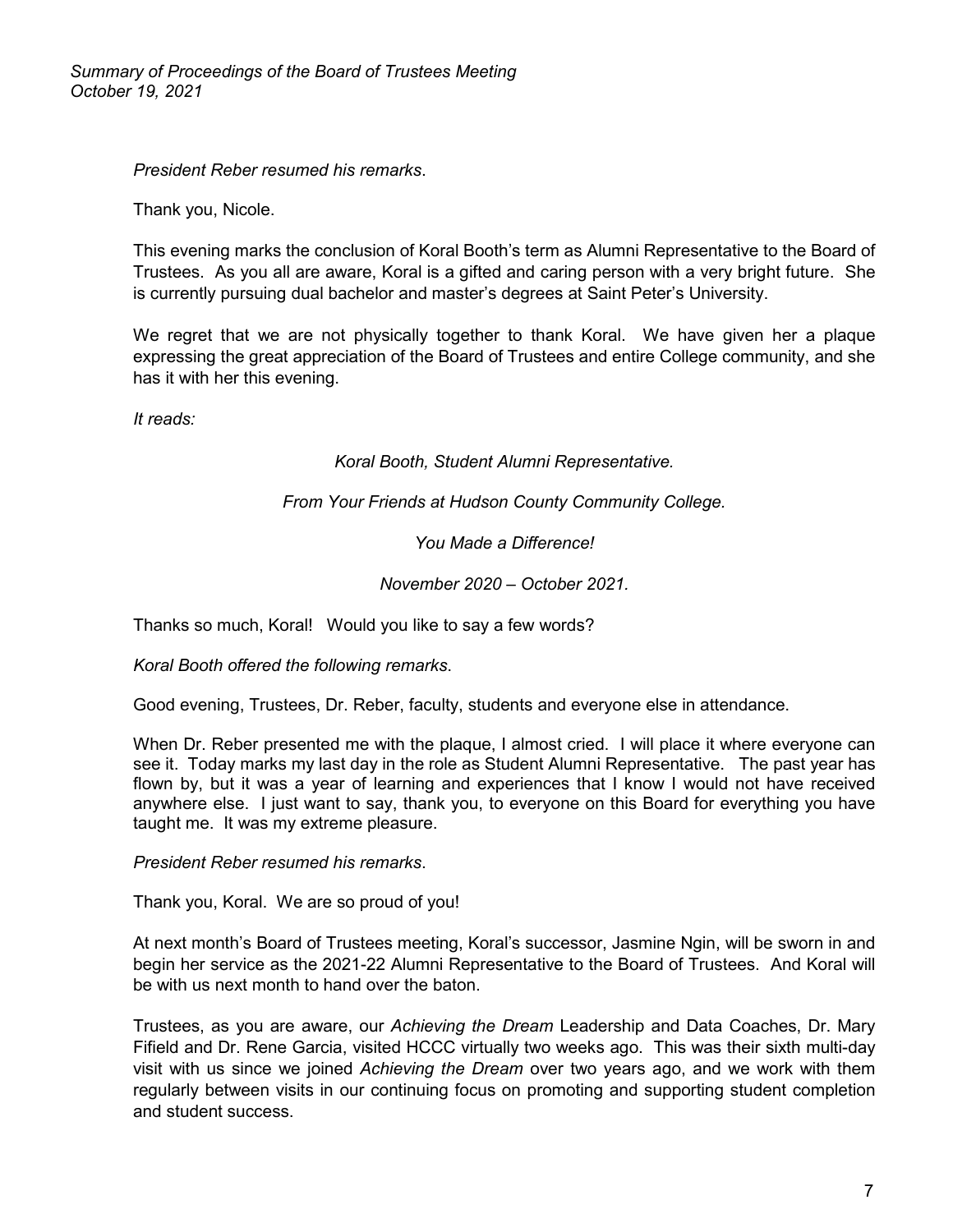I have invited Mary and Rene to share their thoughts and perspectives from their recent visit and meetings with many faculty, staff and students. They join us from their homes in Chicago and Miami, respectively. Dr. Fifield and Dr. Garcia, thank you for joining us this evening, and thank you for your strong leadership, advice and counsel as our *Achieving the Dream* coaches.

## *Mary Fifield offered the following remarks.*

Thank you President Reber.

It has always been such a pleasure to address you and the trustees because we always have congratulatory or good news. This evening, we're going to focus on four topics. We could have selected anything from two dozen to four dozen topics, but we wanted to pay particular focus on these four.

## *1. Congratulations!*

I am more convinced than ever that the first topic, "Congratulations," is exactly the one to start with. It is the right one to start with because Hudson, unlike many community colleges in this country, is a very unusual institution. Sometimes it's hard to see that when you're a part of it and in the middle of it.

I was reflecting and thinking about Hudson and wondering to myself privately, what has enabled you to accomplish so much in such a short period of time despite so many odds and so many disruptions, especially within the last eighteen months?

What is it that causes your labor management relations to be as good as we just saw?

What causes your Student Government President to be able to talk about really substantive issues like Transfer Pathways and talk about putting together a video to promote Hudson?

What is it that enables Trustee Netchert to say "we're all rowing in the same direction?"

Earlier today, I was a part of a larger conference where the President of *Achieving the Dream*, Karen Stout, was talking about what makes a strong institution. And she said some of the things you would expect. You have to have strong leadership. You have to have an enduring commitment. You have to move with a sense of urgency. But, it takes people to do that. And, what little we have seen of you as Trustees, clearly are exemplars of a Board that cares about Hudson, cares about students and is very much involved in the life of the College. That's not true of every institution, and I'm sure you know that.

Strong leadership is somewhat of a commodity. And I have to tell you that I did not share my remarks with President Reber ahead of time. It goes without saying that the many accomplishments that Hudson has enjoyed for over the last seventeen months, clearly couldn't have happened without a farsighted President. Someone who understands Hudson's culture. Someone who is equity-minded, rooted in fairness. Someone who has an uncanny ability to put the right people in the right positions based on their strengths. And someone who never forgets, even for an instant, that in the end, the only thing that matters is the students. Hudson is an unusual institution because you involve your students in so many ways, and in more ways, frankly, than I've ever coached or been involved with.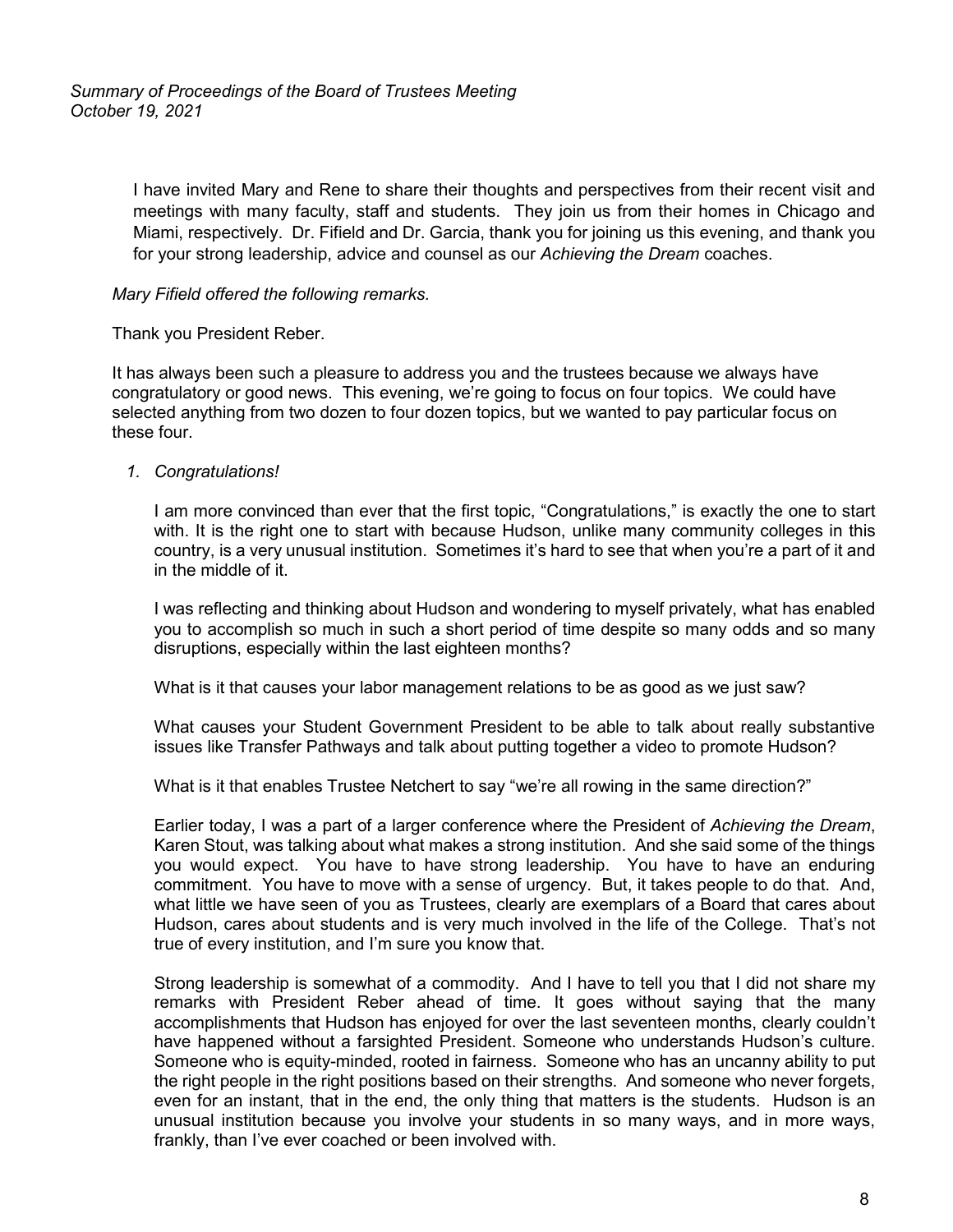In my history, I've not only been a president of two community colleges for a total of twenty-two years, but I've also coached more than two dozen colleges in *Achieving the Dream*. I can tell you without skipping a beat that Hudson stands out as an exemplar across so many dimensions. Both Rene and I have leaned on you as an institution to share with other colleges many of the things you are doing.

You have an exemplary Strategic Plan. The fact that it is called "*Hudson is Home*" is important. The reason it is important is because that title came directly from your students who view Hudson County Community College as home. The process itself, as you know, was incredibly inclusive. Hundreds of faculty and staff and you, as trustees, were involved. The plan is also a living document. Something that simply isn't going to be put on a shelf somewhere.

You also have a strong Diversity, Equity and Inclusion Action Plan. And if that isn't enough to underscore your commitment to diversity, you received the 2021 HEED Award (Higher Education Excellence in Diversity), and you also received recognition from ACCT for Diversity, Equity and Inclusion.

You will receive major funding just announced recently, which is a Title V grant to help you work on ESL.

You received a JED Foundation Grant to assist you with your work on the mental health needs of students. And there are so many students who have won awards on their own, the Cooke Foundation Award as well as many other accomplishments.

You are an institution that is beyond high performing. You're truly exemplary. And clearly it can't come from one person only. And so, we offer our congratulations to the Trustees. We offer our congratulations to President Reber. We offer our congratulations to all the faculty and staff and the leadership at Hudson that has brought the College to this remarkable stage of growth.

I'm going to ask Rene to focus a little on English as a Second Language. This is so important because almost every student you have has something to do with ESL and you have made some really big strides. Thank you so much for enabling us to speak with you.

*2. English as a Second Language (ESL)*

*Rene Garcia offered the following remarks.*

Hello everyone.

Title V is not only a prestigious grant to receive, but, quite frankly, it comes with a fair amount of money. It can serve as an umbrella to all the ESL issues within the string of activities like Pathways Center and professional development. Those efforts include the Proficiency Certificate with its clear focus on employment and how it ties directly to one of the educational programs supported by Amazon, where they explicitly said they would support English language proficiency. The ESL Implementation team has customized the CSS course and is planning to offer it in multiple languages. The Title V Grant can help fulfill the potential of the ESL Rapid Response Team in terms of enhancing the placement process, offering classes in the summer, developing KPI, and providing a vehicle for prior learning assessment for ESL students who may have college-level or university-level courses in their past.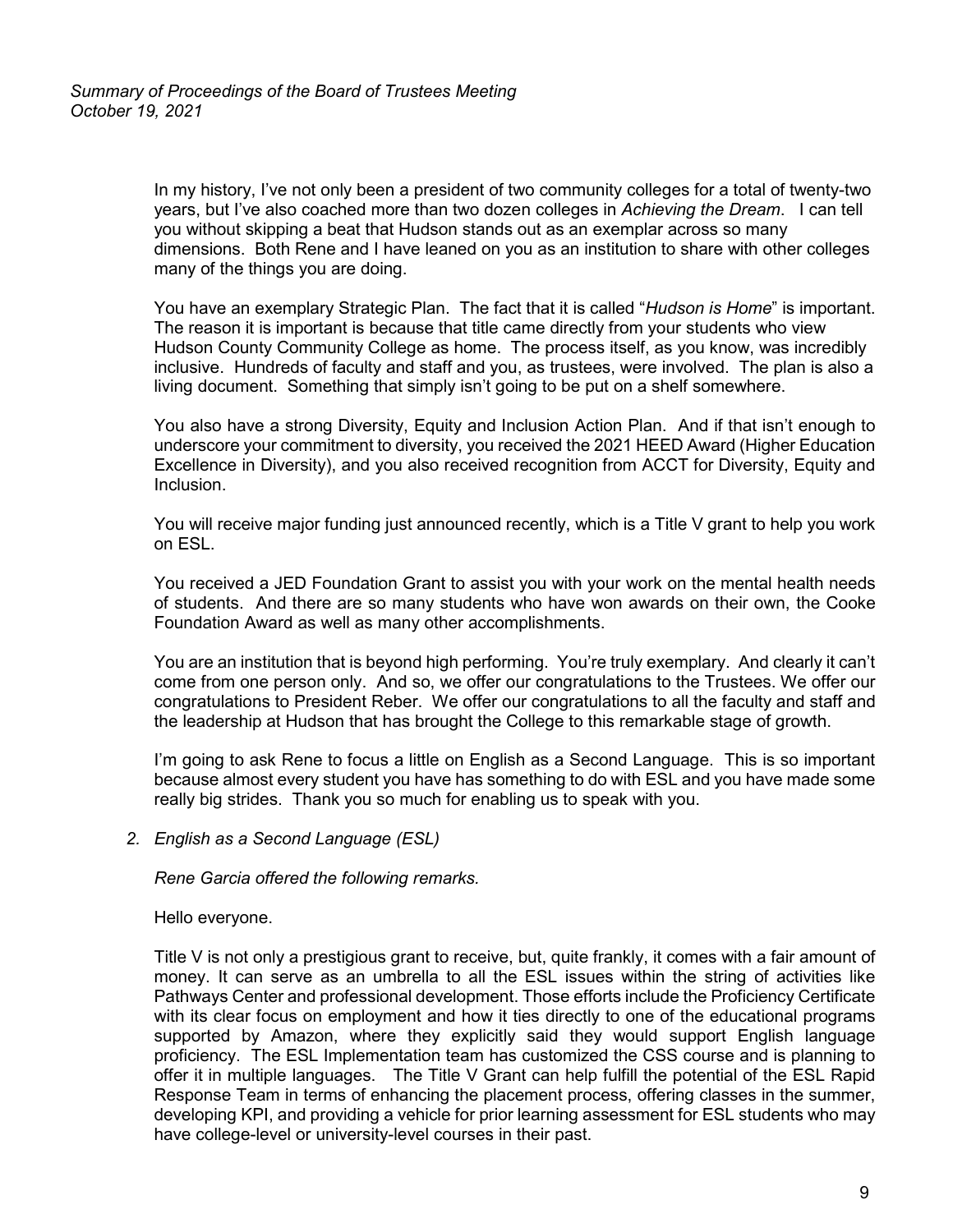## *3. Diversity, Equity and Inclusion (DEI)*

#### *Mary Fifield offered the following remarks.*

We wanted to highlight Diversity, Equity and Inclusion because it's more common than not for many colleges in our country to say that they have commitment to diversity, equity and inclusion. It's one thing to say it. It's another thing to act upon it. Clearly, Hudson would not have been competitive for the 2021 HEED Award or the ACCT Charles Kennedy Equity Award if it were not the case that you deliver on what you say you are going to do. The Action Plan, in and of itself, is unusual among community colleges in this country, and we are grateful and are able to use it as an example with some of our other colleges as well. In addition, the full-time staff office is not a common occurrence. Many of the things that you put in place clearly show that your feet are on the ground with diversity, equity and inclusion. That you not only believe in fairness, but that you are putting strategies and interventions in place to ensure that Hudson clearly is an institution that can be congratulated, and rightly so, for its principles of fairness.

## *4. Teaching and Learning*

## *Rene Garcia offered the following remarks.*

I get to close our presentation by talking a little about Teaching and Learning. The point of contact for community college students is in the classroom. That is where they get to spend the majority of their time, whether virtually or in person. Hudson has recognized that to move the needle in student success, it has to move the needle in course performance. It has invested in professional development to help students succeed. You especially want to focus on exemplary programs like ACUE, which is a national organization that has developed a set of courses that are quite excellent. I have conducted a number of focus groups with faculty that have gone through it. They generally have two reactions: they either rave about it, or they say it was a lot harder than they expected.

One significant thing about student participation is that Hudson has included its adjunct faculty. That's a frequently neglected group even though they teach a large proportion of the courses on the schedule. A next step is to break down and look at the performance at a course level, perhaps by having faculty volunteer to share their data on course performance and aggregate data by course.

#### *Mary Fifield offered the following concluding remarks.*

After every visit, we write a letter to President Reber and he shares it with the College community. I was looking at the last letter we sent and here is what we said, "We urge you to continue full speed ahead and accelerate actions going forward." We didn't actually mean that literally, but you've done it! And that concludes our presentation.

#### *President Reber resumed his remarks.*

Thanks so much, Mary and Rene! We are so grateful to have the opportunity to work with you. You are valued members of our HCCC family!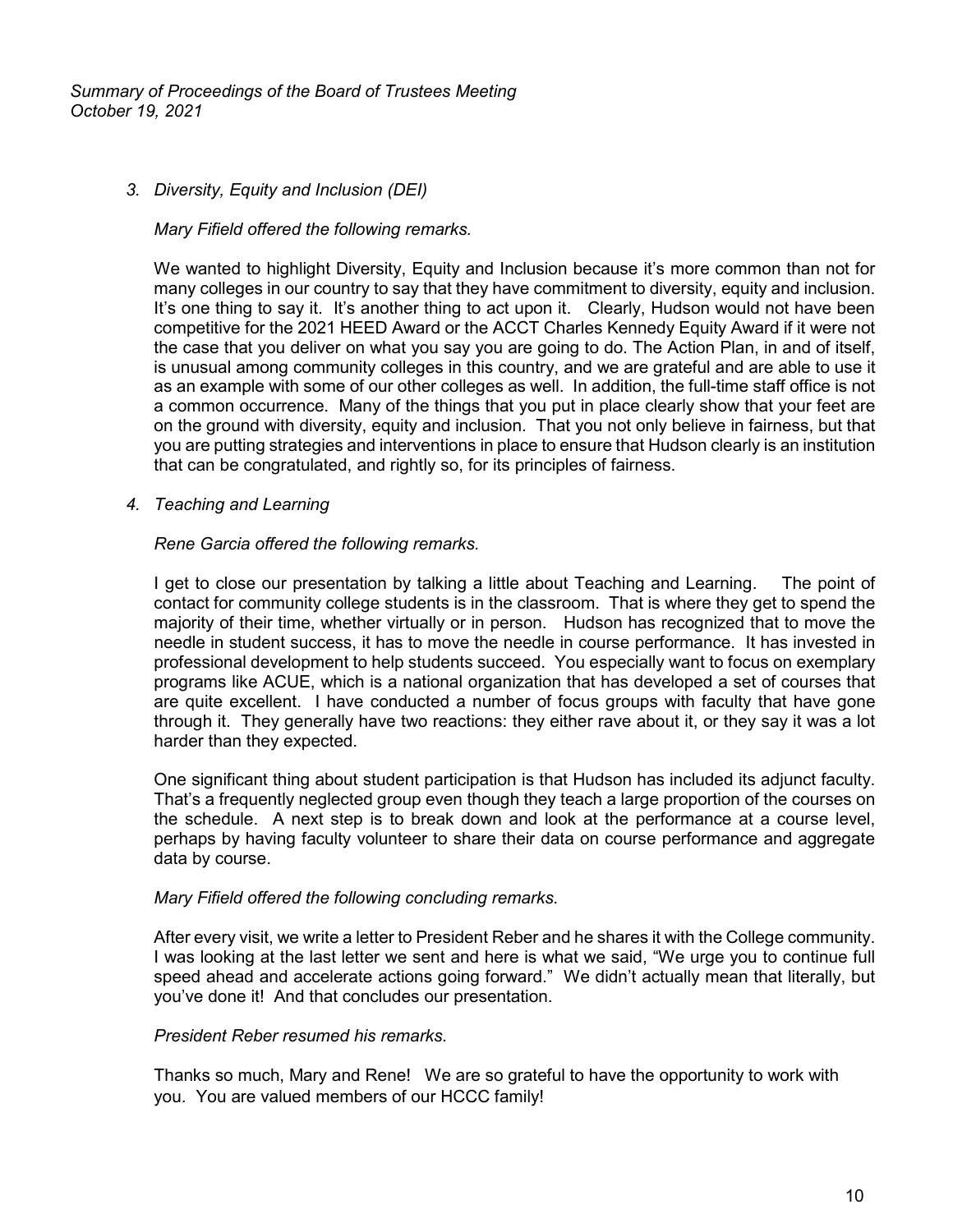Trustees, this concludes my report but I know Mary and Rene would be happy to entertain any questions or comments you might have.

# *Trustee Lee offered the following remarks.*

I am very glad that we became a member of *Achieving the Dream*. I think that it has certainly increased our standing in the national community college sector. It also has internally elevated us in terms of who we are as an institution. I am pleased with what we have accomplished.

I also want to mention, regarding the recent ACCT Conference, that former Student Alumni Representative Warren Rigby attended as well and participated very actively as a member of the Student Trustee Advisory Committee. You may recall, that's the Committee that was started when I was Chair at ACCT. It continues to exist and it thrives. I'm very pleased that Warren had the opportunity to attend. I just wanted to recognize his participation.

# *Regular Monthly Reports and Recommendations*

- *1. The Minutes of the Regular Meeting of September 14, 2021 were approved.*
- *2. Gifts, Grants, and Contracts Report - No report.*

The following actions were taken concerning **fiscal, administrative, lease and capital recommendations** brought forward by the Administration and endorsed by the Finance Committee.

- 1. Resolution Approving Award of Sanitation Services from Allegro Sanitation of Secaucus, New Jersey, for a three (3) year term, at a total cost not to exceed \$235,604.00, was approved.
- 2. Resolution Authorizing Renewal of Document Imaging Software from Accelerated Information Systems of Hicksville, New York, at a cost not to exceed \$64,805.00, was approved.
- 3. Resolution Authorizing Renewal of Staff and Faculty Monthly Parking at 808 Pavonia Avenue from SP Plus Parking of Jersey City, New Jersey, at a cost not to exceed \$50,000.00, was approved.
- 4. Resolution Awarding Renewal of Maintenance Agreement for Sharp Multifunctional Printers/Copiers from Sharp Business Systems of Montvale, New Jersey, at a total cost of \$55,000.00, was approved.
- 5. Resolution Authorizing Renewal of Subscription Service for Gabert Library from VALE/NJEdge of Newark, New Jersey, at a cost not to exceed \$77,770.00, was approved.

The following actions were taken regarding **personnel recommendations** brought forward by the Administration and endorsed by the Personnel Committee.

1. The resignations of a Custodial Supervisor, Simulation Lab Coordinator, and Student Success Coach, were approved.